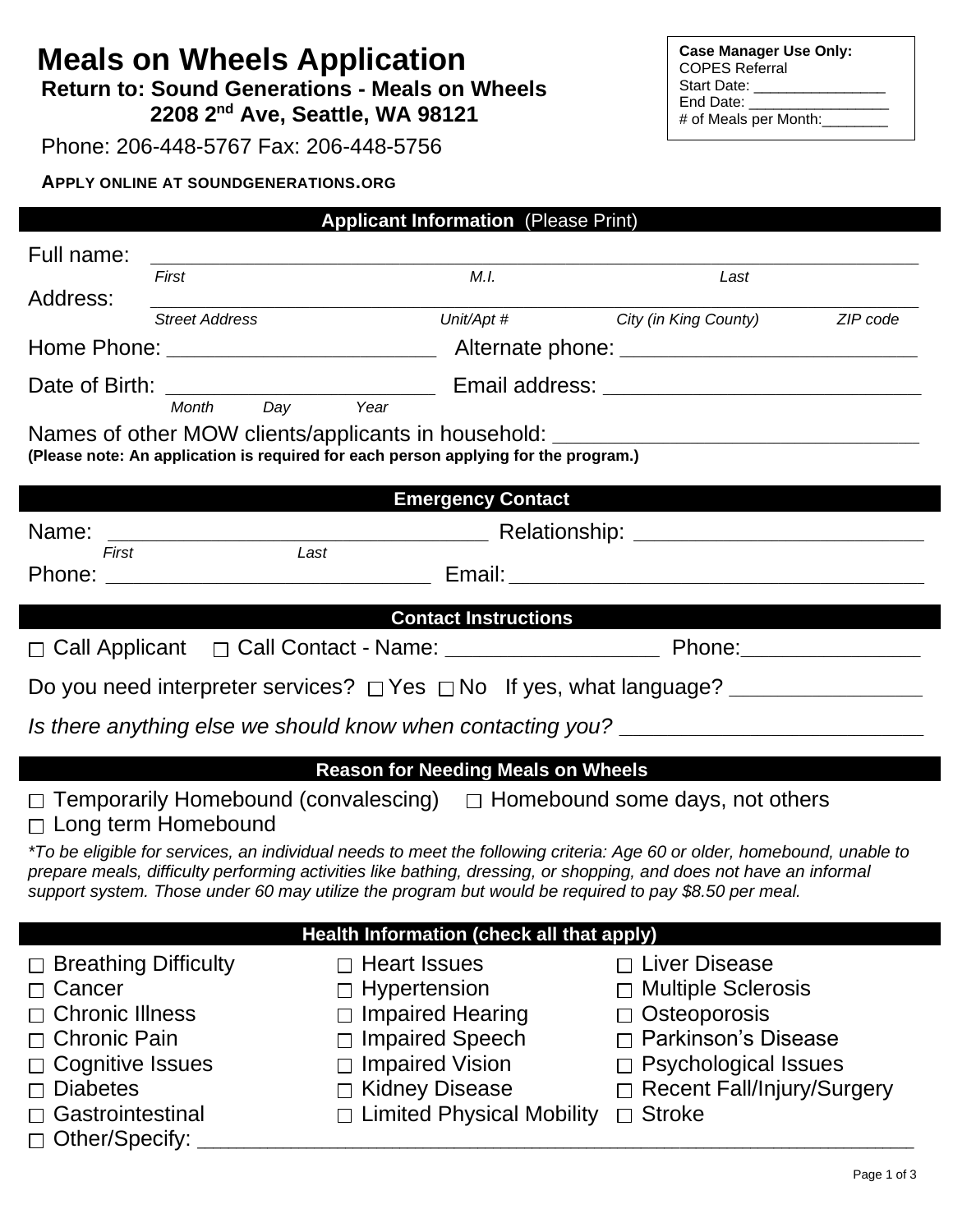#### **Disabilities (check all that apply)**

 $\Box$  No Disability  $\Box$  Physical Disability  $\Box$  Intellectual/Developmental Disability  $\Box$  Mental Illness  $\Box$  Traumatic Brain Injury  $\Box$  Dementia/Cognitive Impairment  $\Box$  Memory Loss □ Prefer not to say □ Other/Comments:

#### **Nutrition Information**

| Do you have an illness or condition that has changed the way you eat?       | Yes                   | $\Box$ No   |
|-----------------------------------------------------------------------------|-----------------------|-------------|
| Do you eat fewer than 2 meals a day?                                        | $\sqcap$ Yes          | $\Box$ No   |
| Do you eat less than 2-3 servings of fruits, vegetables, and dairy per day? | $\sqcap$ Yes          | $\Box$ No   |
| Do you have 3 or more drinks of beer, liquor, or wine almost every day?     | $\sqcap$ Yes          | $\Box$ No   |
| Do you have tooth or mouth problems that make it hard for you to eat?       | $\Box$ Yes            | $\Box$ No   |
| Do you sometimes run out of money to buy food?                              | Yes<br>$\Box$         | $\Box$ No   |
| Do you eat alone most of the time?                                          | Yes<br>$\Box$         | $\Box$ No   |
| Do you take 3 or more different medications or supplements per day?         | $\Box$ Yes            | $\Box$ No   |
| Have you lost or gained 10 pounds in the last 6 months without trying?      | Yes<br>$\blacksquare$ | $\Box$ No   |
| Is it difficult for you to shop, cook, or feed yourself at times?           | Yes                   | $\sqcap$ No |

## **Activities of Daily Living What level of assistance do you need with the following? (Note: PNTS = Prefer Not To Say)** Eating  $\Box$  Independent  $\Box$  Minimum  $\Box$  Moderate  $\Box$  Maximum  $\Box$  PNTS Walking/Ambulating  $\Box$  Independent  $\Box$  Minimum  $\Box$  Moderate  $\Box$  Maximum  $\Box$  PNTS Using the Telephone  $\Box$  Independent  $\Box$  Minimum  $\Box$  Moderate  $\Box$  Maximum  $\Box$  PNTS Dressing  $\Box$  Independent  $\Box$  Minimum  $\Box$  Moderate  $\Box$  Maximum  $\Box$  PNTS Preparing Meals  $\Box$  Independent  $\Box$  Minimum  $\Box$  Moderate  $\Box$  Maximum  $\Box$  PNTS Heavy Housework  $\Box$  Independent  $\Box$  Minimum  $\Box$  Moderate  $\Box$  Maximum  $\Box$  PNTS Bathing  $\Box$  Independent  $\Box$  Minimum  $\Box$  Moderate  $\Box$  Maximum  $\Box$  PNTS Shopping  $\Box$ Independent  $\Box$ Minimum  $\Box$ Moderate  $\Box$ Maximum  $\Box$ PNTS Transportation  $\Box$  Independent  $\Box$  Minimum  $\Box$  Moderate  $\Box$  Maximum  $\Box$  PNTS Toileting  $\Box$  Independent  $\Box$  Minimum  $\Box$  Moderate  $\Box$  Maximum  $\Box$  PNTS Managing Medications  $\Box$  Independent  $\Box$  Minimum  $\Box$  Moderate  $\Box$  Maximum  $\Box$  PNTS Transferring out of bed/chair  $\Box$  Independent  $\Box$  Minimum  $\Box$  Moderate  $\Box$  Maximum  $\Box$  PNTS Managing Money  $\Box$  Independent  $\Box$  Minimum  $\Box$  Moderate  $\Box$  Maximum  $\Box$  PNTS Chores  $\Box$  Independent  $\Box$  Minimum  $\Box$  Moderate  $\Box$  Maximum  $\Box$  PNTS Is there anyone in your life who usually helps you out?  $\square$  Yes  $\square$  No

Do you use an assistance device like a cane, walker, or wheelchair?  $\square$  Yes  $\square$  No